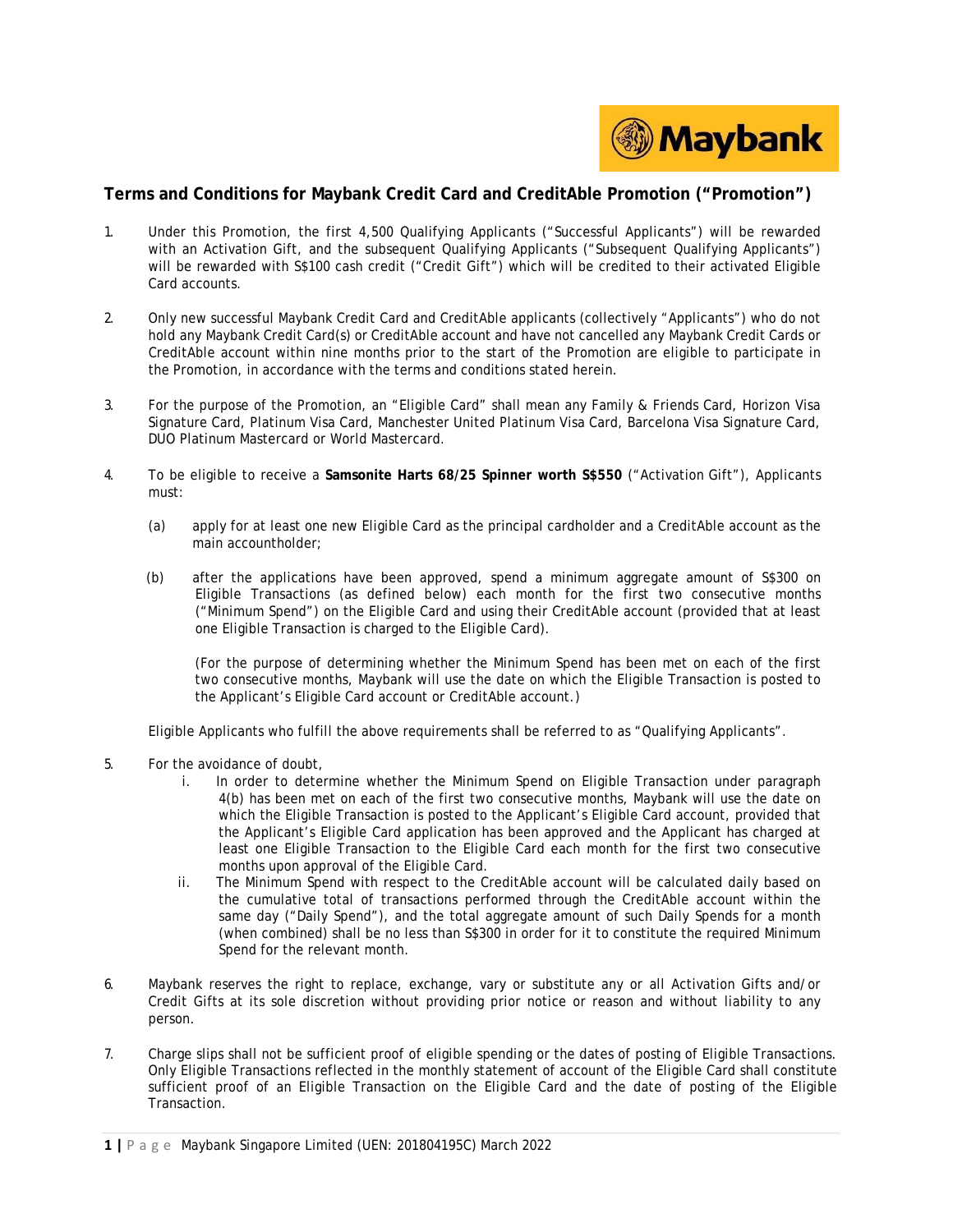- 8. For the purpose of the Promotion, an "Eligible Transaction" means an approved retail transaction made by the Applicant locally or overseas using an Eligible Card, and shall include posted 0% instalment plan monthly payments but exclude the full amount charged under such 0% instalment plan. The following transactions are expressly excluded and shall not be treated as Eligible Transactions: (i) Cash advances, (ii) FlexiPay, (iii) FlexiCash, (iv) Fund Transfer, (v) Fees and charges (e.g. annual fees, interest charges, finance charges, cash advance fees, late charges, cheque processing fees and other miscellaneous fees and charges imposed by Maybank) and (vi) Any transaction deemed by Maybank at its sole discretion to be of a business and/or corporate nature. Any determination by Maybank as to whether a transaction constitutes an Eligible Transaction shall be binding and conclusive and shall not be challenged for any reason whatsoever.
- 9. Each Successful Applicant is entitled to one Activation Gift and each Subsequent Qualifying Applicant is entitled to one Credit Gift.
- 10. A Successful Applicant may receive either a redemption letter sent to the Successful Applicant at his/her last known address on record with Maybank, or an e-Coupon through the Maybank TREATS SG application with a push notification sent to his/her mobile phone to notify him/her that the e-Coupon has been saved to their coupon wallet in the Maybank TREATS SG application, after the Successful Applicant has met the Minimum Spend requirement. In the event an e-Coupon is sent to a Successful Applicant who has not yet installed or registered to use the Maybank TREATS SG application, an SMS will be sent to such Successful Applicant's registered mobile phone number on record with Maybank to prompt such Successful Applicant to download and login to the Maybank TREATS SG Application to access the e-Coupon to redeem the Activation Gift.
- 11. Successful Applicants need to refer to redemption letter or e-Coupon for details on the redemption of the Activation Gifts.
- 12. No reservation of colour is allowed for the Activation Gift. The Activation Gift may come in different colours and will be subject to availability, on a first-come-first-servedbasis.
- 13. Activation Gifts must be claimed from the merchant within one month from the date of the redemption letter or e-Coupon. Any unclaimed Activation Gift will be forfeited. Any Successful Applicant whose Activation Gift has been forfeited shall not be entitled to any payment or compensation notwithstanding that the Successful Applicant may not have received the redemption letter or a push notification or SMS for any reason whatsoever. The redemption of the Activation Gifts is subject to such other terms and conditions as may be imposed by the merchant(s) supplying the ActivationGifts.
- 14. In the event the redemption letter or e-Coupon is lost, misplaced, misused, defaced, damaged or stolen, the Successful Applicant's entitlement to a replacement redemption letter or e-Coupon is subject to the sole discretion and final determination of Maybank. Where Maybank decides to issue a replacement redemption letter or e-Coupon, Maybank reserves the right to deduct the value of the Activation Gift from any of the Successful Applicant's Eligible Card account, CreditAble account or any Maybank account held by such Successful Applicant if the original redemption letter or e-Coupon is used to redeem an additional Activation Gift.
- 15. Maybank reserves the right to claim the full value of the Activation Gift from a Successful Applicant or the value of the Credit Gift from an Subsequent Qualifying Applicant (as the case may be) in the following events: (a) any of such Applicant's Eligible Card account or CreditAble account is closed/terminated for whatever reason (whether by the Applicant, Maybank or otherwise) within nine months from the opening date of the Eligible Card account or CreditAble account; (b) any transaction counted by Maybank towards the Minimum Spend is (in full or in part) cancelled or reversed by any party for any reason; (c) any transaction counted by Maybank towards the Minimum Spend is found to be used for other Maybank promotions or turns out or found to be ineligible to be counted towards the Minimum Spend; or (d) it is determined by Maybank that the Applicant has breached any of the terms and conditions relating to the Promotion, the Eligible Card account or the CreditAble account. In such cases, the Applicant authorises Maybank to debit the full value of the Activation Gift or Credit Gift (as applicable) from any of the Applicant's Eligible Card account or CreditAble account or deduct such amount from any account the Applicant holds with Maybank.
- 16. Activation Gifts are not exchangeable or refundable for cash, credit or in kind.